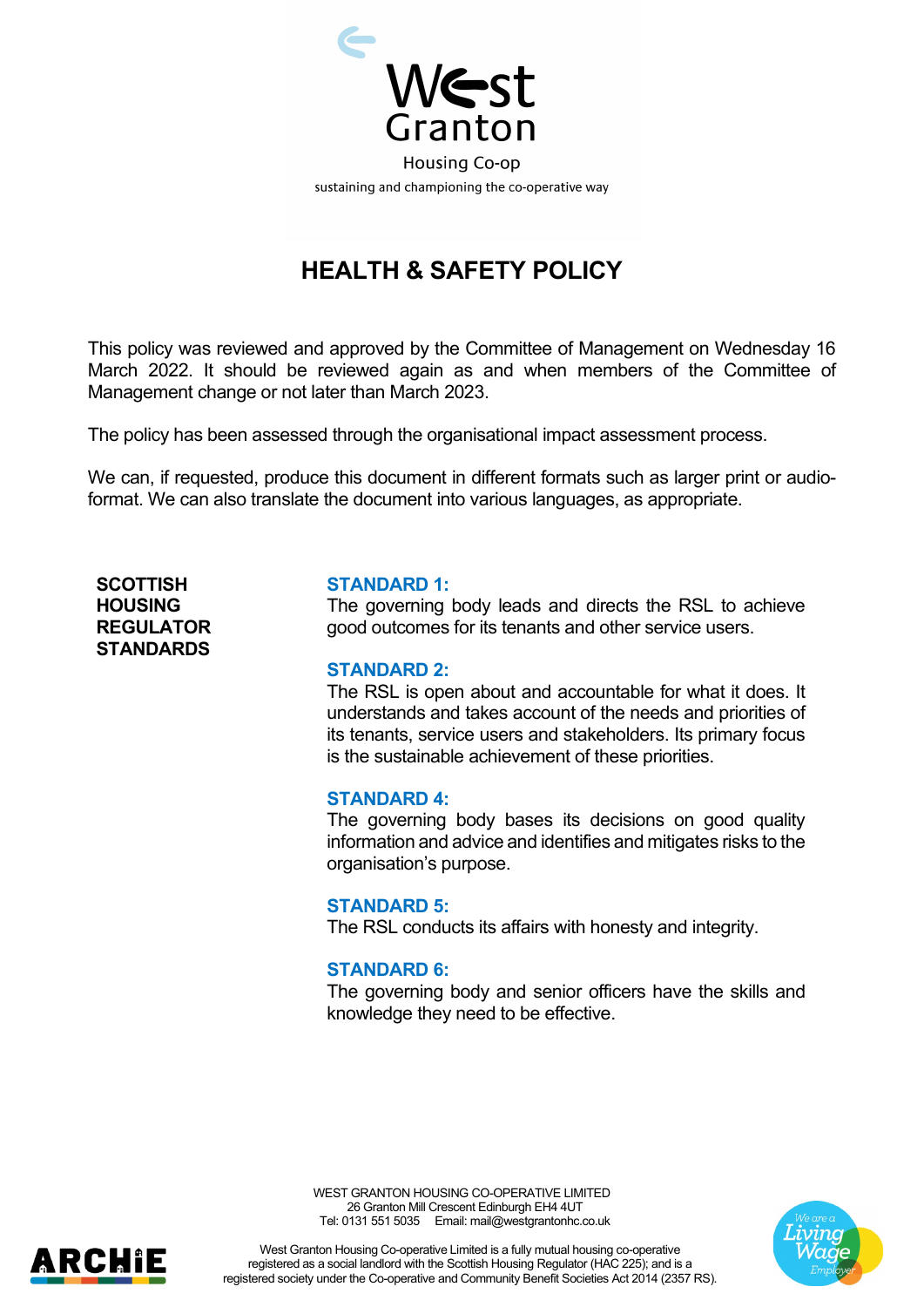

# **Contents**

# <span id="page-1-0"></span>**1.0 Statement**

The Management Committee of West Granton Housing Co-operative is responsible for the conduct of the business of the Co-operative.

The Health and Safety at Work etc. Act 1974 imposes statutory duties on employers and employees. To enable these statutory duties to be carried out, it is the policy of West Granton Housing Co-operative so far as is reasonably practicable, to ensure that responsibilities for safety and health are assigned, accepted and fulfilled at all levels of the Co-operative; that all practicable steps are taken to manage the health, safety and welfare of all employees; to conduct the business in such a way that the health and safety of visitors, to any premises under our control, is not put at risk.

# <span id="page-1-1"></span>**2.0 Intentions**

It is the intention of the Co-operative, so far as is reasonably practicable, to ensure that:-

- a) The working environment of all employees is safe and without risks to health and that adequate provisions are made with regard to the facilities and arrangements for their welfare at work
- b) The provision and maintenance of machines, equipment and systems of work which are safe and without risks to health to employees, contractors and any other person who may be affected with regard to any premises or operations under our control.
- c) Arrangements for use, handling, storage and transport of articles and substances for use at work are safe and without risks to health.
- d) Adequate information is available with respect to machines and substances used at work detailing the conditions and precautions necessary to ensure that when properly used they will be safe and without risk to health.
- e) Employees are provided with such instruction, training and supervision as is necessary to secure their health and safety.
- f) The Health and Safety Policy will be reviewed at least annually. Communication of any such changes will be made to all employees.

| Document Name:   | Health & Safety Policy (derived from HSCM) | Version:                    | 1.0           |
|------------------|--------------------------------------------|-----------------------------|---------------|
| Created:         | David Mills                                | Version Date:               | 16/03/22      |
| Owner:           | David Mills / WGHC                         | Review Due:                 | February 2023 |
| Location / Path: | $WGHC \setminus X$ :                       | Retention Period:   6 Years |               |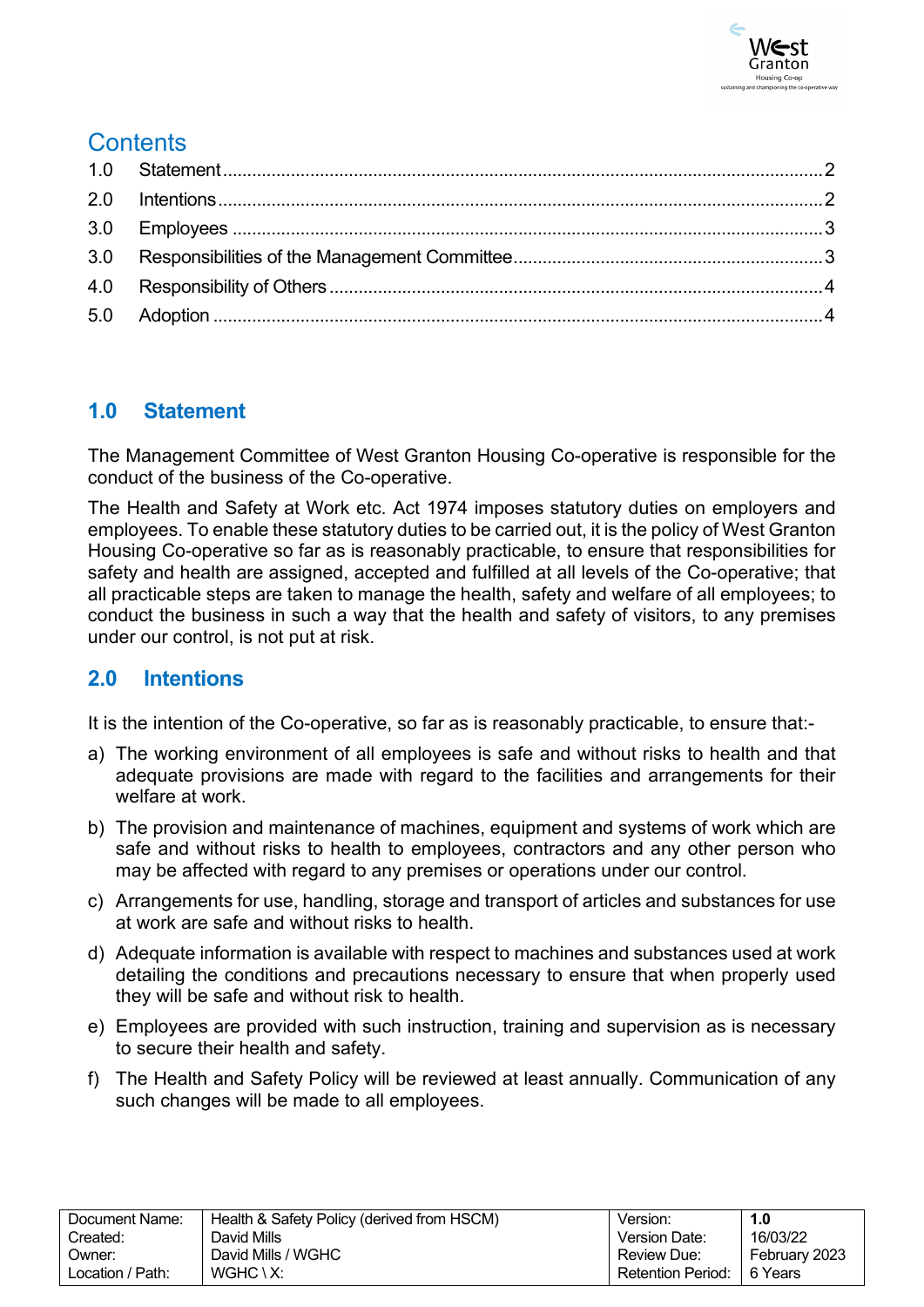

# <span id="page-2-0"></span>**3.0 Employees**

It shall be the duty of all **employees** at work to ensure: -

- a) That reasonable steps are taken to safeguard the health and safety of themselves and of other persons who may be affected by their acts or omissions at work.
- b) Co-operation with the Management Committee so far as is necessary to ensure compliance with any duty or requirement imposed on the employer, or any other person, under any relevant statutory duties.

## <span id="page-2-1"></span>**3.0 Responsibilities of the Management Committee**

- a) The Management Committee, headed by a chairperson, comprises 'lay persons' from the local community, acting as a body to oversee the operations carried on by WGHC.
- b) It is recognised that the Management Committee, while not actively involved in the day to day running of WGHC, is collectively responsible for providing leadership and direction on Health & Safety, and in particular the Chief Executive Officer shall be responsible for implementing the Management Committee's plan for Health & Safety.
- c) The Committee will endorse the Health & Safety policy and the HSCM and the Chairperson will sign the Health & Safety Policy Statement along with the Chief Executive Officer. Where there is a change of personnel, the incoming Chairperson will sign the policy to ensure the commitment on behalf of the Committee/Board remains current.
- d) The Committee will place 'Health & Safety' as a standing item on the Agenda of all general meetings. This will allow the Chief Executive Officer to report on safety performance, funding requirements, safety failures and other Health & Safety related issues. The Committee will give all such issues due consideration and will make available all reasonable funding and support as may be required.
- e) The Committee will review the findings of all internal and external Health & Safety audits carried out within WGHC and will authorise the use of all reasonable support required to rectify any significant non-compliances identified by the audits.
- f) The Committee will take an active interest in the investigation of any significant safety failure, making available all reasonable resources for a full investigation and for the taking of adequate measures to rectify any deficiencies in the existing arrangements.
- g) All Committee members will undergo training in 'Health & Safety Awareness' and in management responsibilities. This will ensure that all members have a working knowledge of the topic, which will assist in the discussion of Health & Safety at all meetings. This should also assist the Committee in determining whether the Chief Executive is managing Health & Safety adequately within WGHC.
- h) Management Committee shall review their responsibilities at least annually.

| Document Name:   | Health & Safety Policy (derived from HSCM) | Version:          | 1.0           |
|------------------|--------------------------------------------|-------------------|---------------|
| Created:         | David Mills                                | Version Date:     | 16/03/22      |
| Owner:           | David Mills / WGHC                         | Review Due:       | February 2023 |
| Location / Path: | $WGHC \setminus X$ :                       | Retention Period: | ∣6 Years      |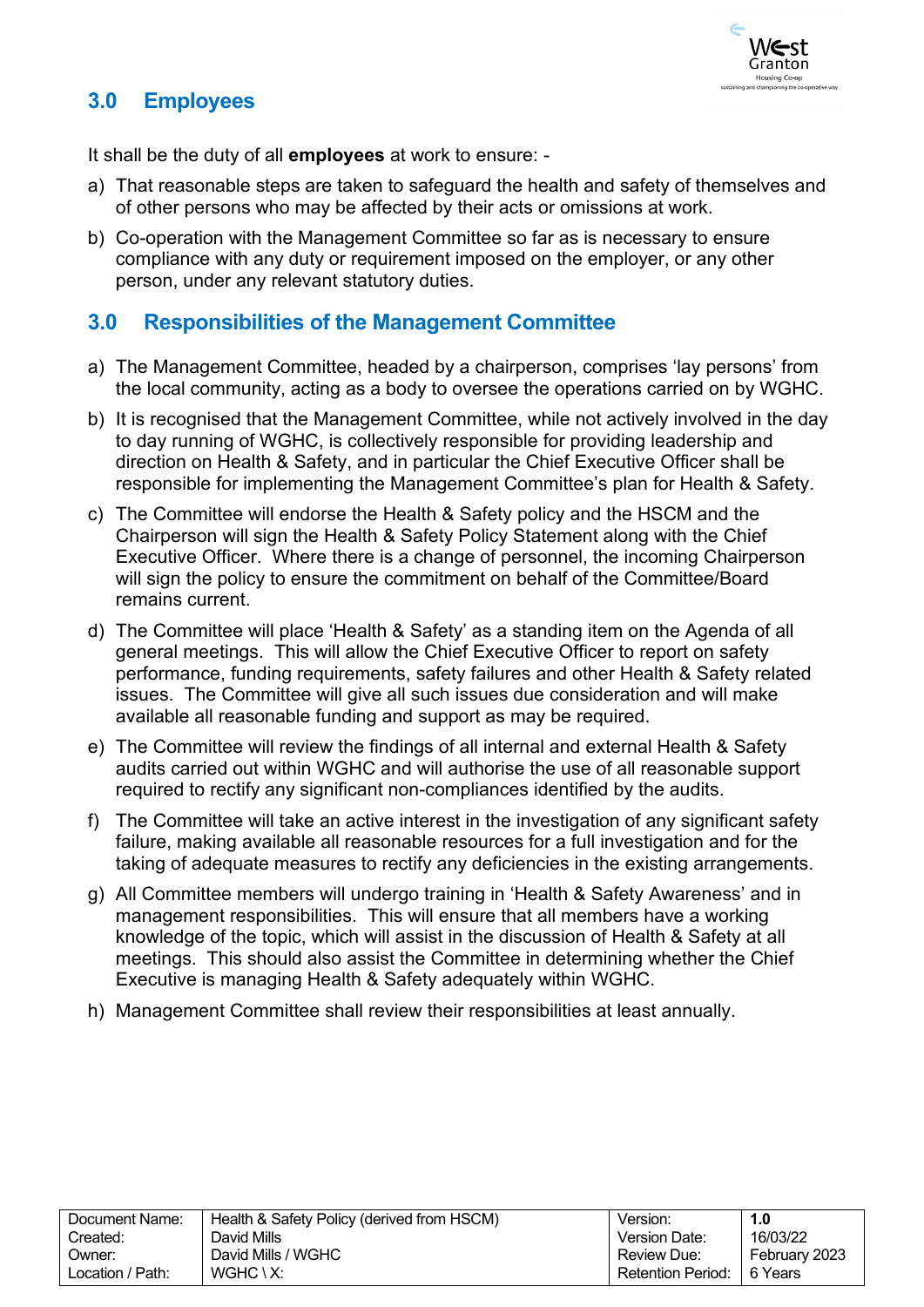

# <span id="page-3-0"></span>**4.0 Responsibility of Others**

An organisation chart is set out in Appendix 1. Full details of authority and responsibility in relation to Health & Safety are set out in the Health & Safety Control manual. In summary:

### **The Chief Executive Officer:**

 $\circ$  is responsible for the day to day running of WGHC and therefore incurs the overall responsibility for Health & Safety Management within the organisations

### **The Health & Safety Administrator:**

- o will maintain the Health & Safety control manual and other inspection records and registers:
- o will assist in the undertaking of risk assessments, implementation of controls and development of policy.

### **EVH and Health & Safety Support Services**

o WGHC is a member of Employers in Voluntary Housing (EVH). EVH in turn employs external consultants to perform a number of functions in relation to Health & Safety including updating and revising the control manual and carrying out periodic Health & Safety Audits.

### <span id="page-3-1"></span>**5.0 Adoption**

| Date Adopted at Management Committee: | $16th$ March 2022 |
|---------------------------------------|-------------------|
| Review date:                          | February 2023     |
|                                       |                   |

| Signature | <b>Redacted Personal Data</b> | Signature | <b>Redacted Personal Data</b> |
|-----------|-------------------------------|-----------|-------------------------------|
| Name      | Larke Adger                   | Name      | <b>Wendy Riordan</b>          |
| Position  | CFO                           | Position  | Chair                         |
| Date      | 16 March 2022                 | Date      | 16 March 2022                 |

| Document Name:   | Health & Safety Policy (derived from HSCM) | Version:                    | 1.0           |
|------------------|--------------------------------------------|-----------------------------|---------------|
| Created:         | David Mills                                | Version Date:               | 16/03/22      |
| Owner:           | David Mills / WGHC                         | Review Due:                 | February 2023 |
| Location / Path: | $WGHC \setminus X$ :                       | Retention Period:   6 Years |               |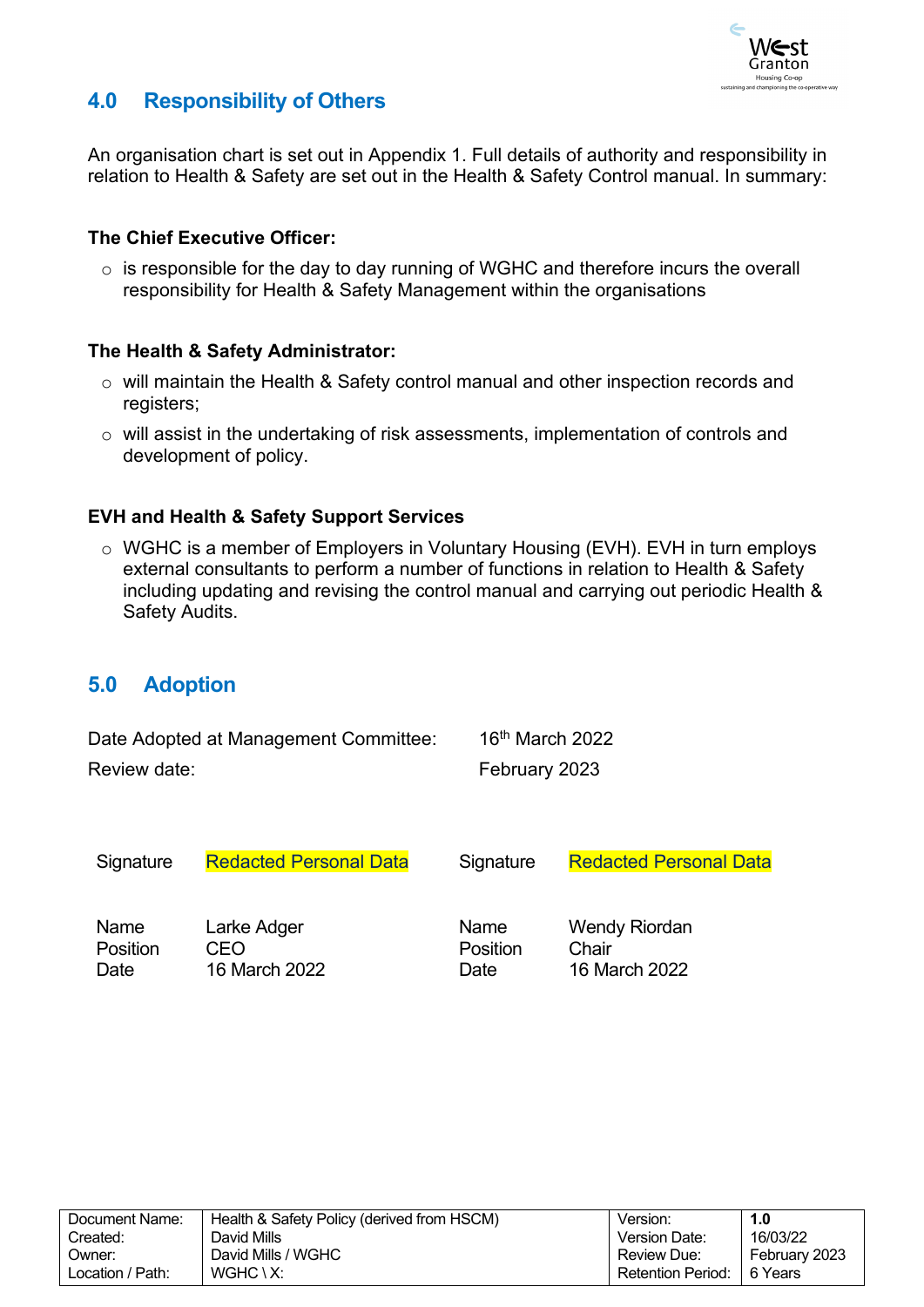

## Appendix 1: Section 1.4 of the Health & Safety Control Manual

**Subject Responsibilities - H&S Organisational Chart**



### **DEPARTMENTAL EMPLOYEES**

Jiewen Gao

Kirsteen Panther

Louise Anger

Lorraine Gahagan

Sheena Farrell

| Document Name:   | Health & Safety Policy (derived from HSCM) | Version:                 | 1.0           |
|------------------|--------------------------------------------|--------------------------|---------------|
| Created:         | David Mills                                | Version Date:            | 16/03/22      |
| Owner:           | David Mills / WGHC                         | Review Due:              | February 2023 |
| Location / Path: | $WGHC \setminus X$ :                       | <b>Retention Period:</b> | 6 Years       |